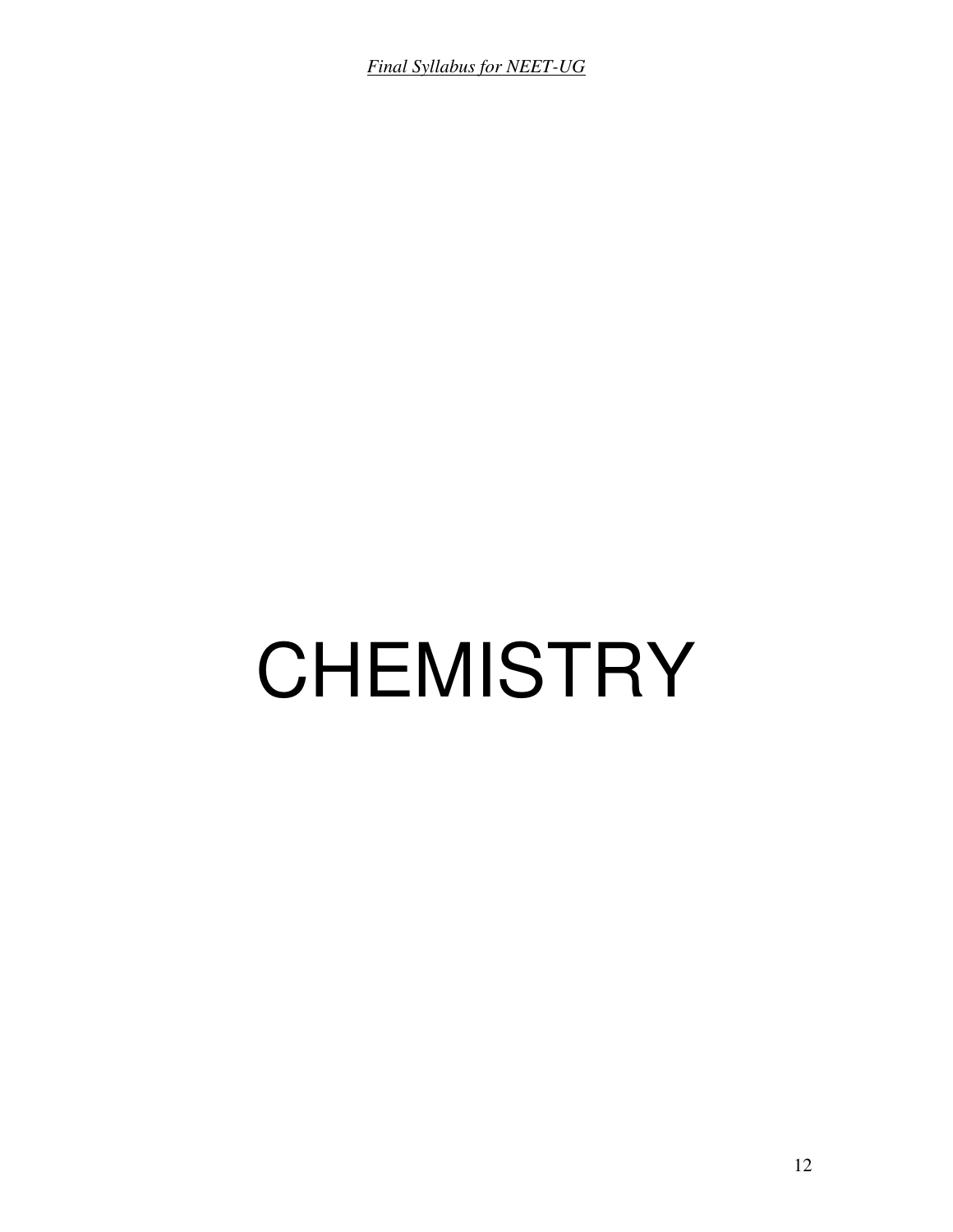#### **CONTENTS OF CLASS XI SYLLABUS**

#### **UNIT I: Some Basic Concepts of Chemistry Details:-**

- *General Introduction:* Important and scope of chemistry.
- Laws of chemical combination, *Dalton's atomic theory:* concept of elements, atoms and molecules.
- Atomic and molecular masses. Mole concept and molar mass; percentage composition and empirical and molecular formula; chemical reactions, stoichiometry and calculations based on stoichiometry.

# **UNIT II: Structure of Atom**

**Details:-** 

• Atomic number, isotopes and isobars. Concept of shells and subshells, dual nature of matter and light, de Broglie's relationship, Heisenberg uncertainty principle, concept of orbital, quantum numbers, shapes of s,p and d orbitals, rules for filling electrons in orbitals- Aufbau principle, Pauli exclusion principles and Hund's rule, electronic configuration of atoms, stability of half filled and completely filled orbitals.

# **UNIT III: Classification of Elements and Periodicity in Properties Details:-**

• Modern periodic law and long form of periodic table, periodic trends in properties of elements- atomic radii, ionic radii, ionization enthalpy, electron gain enthalpy, electronegativity, valence.

# **UNIT IV: Chemical Bonding and Molecular Structure Details:-**

• Valence electrons, ionic bond, covalent bond, bond parameters, Lewis structure, polar character of covalent bond, valence bond theory, resonance, geometry of molecules, VSEPR theory, concept of hybridization involving *s, p* and *d* orbitals and shapes of some simple molecules, molecular orbital theory of homonuclear diatomic molecules (qualitative idea only). Hydrogen bond.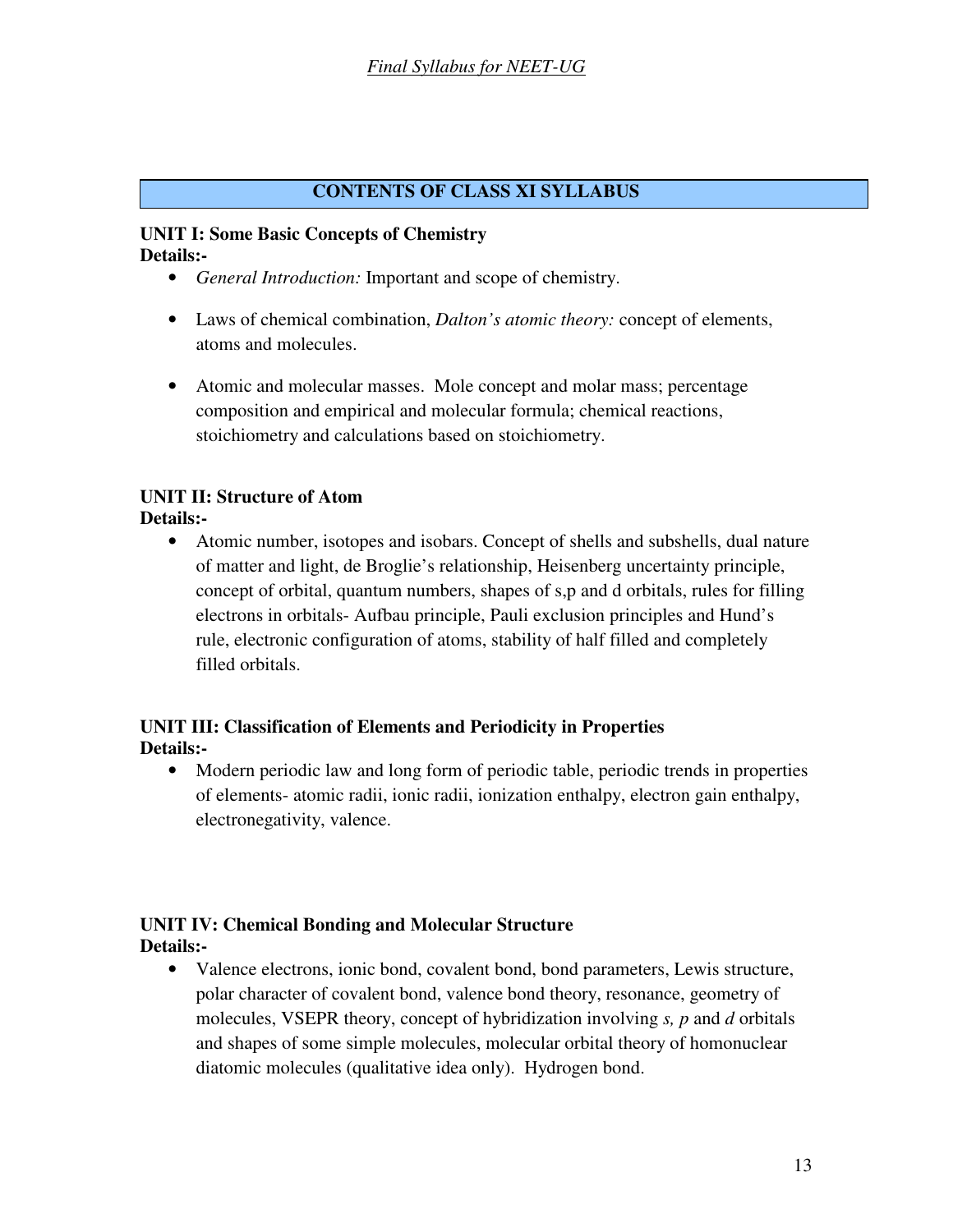# **UNITV: States of Matter: Gases and Liquids Details:-**

- Three states of matter, intermolecular interactions, types of bonding, melting and boiling points, role of gas laws of elucidating the concept of the molecule, Boyle's law, Charle's law, Gay Lussac's law, Avogadro's law, ideal behaviour of gases, empirical derivation of gas equation. Avogadro number, ideal gas equation. Kinetic energy and molecular speeds (elementary idea), deviation from ideal behaviour, liquefaction of gases, critical temperature.
- Liquid State- Vapour pressure, viscosity and surface tension (qualitative idea only, no mathematical derivations).

# **UNITVI : Thermodynamics**

**Details:-** 

- First law of thermodynamics-internal energy and enthalpy, heat capacity and specific heat, measurement of  $\Delta U$  and  $\Delta H$ , Hess's law of constant heat summation, enthalpy of : bond dissociation, combustion, formation, atomization, sublimation, phase transition, ionization, solution and dilution.
- Introduction of entropy as state function, Second law of thermodynamics, Gibbs energy change for spontaneous and non-spontaneous process, criteria for equilibrium and spontaneity.
- Third law of thermodynamics- Brief introduction.

# **UNIT VII: Equilibrium**

**Details:-** 

• Equilibrium in physical and chemical processes, dynamic nature of equilibrium, law of chemical equilibrium, equilibrium constant, factors affecting equilibrium-Le Chatelier's principle; ionic equilibrium- ionization of acids and bases, strong and weak electrolytes, degree of ionization, ionization of polybasic acids, acid strength, concept of pH., Hydrolysis of salts (elementary idea)., buffer solutions, Henderson equation, solubility product, common ion effect (with illustrative examples).

#### **UNIT VIII: Redox Reactions Details:-**

• Concept of oxidation and oxidation and reduction, redox reactions oxidation number, balancing redox reactions in terms of loss and gain of electron and change in oxidation numbers.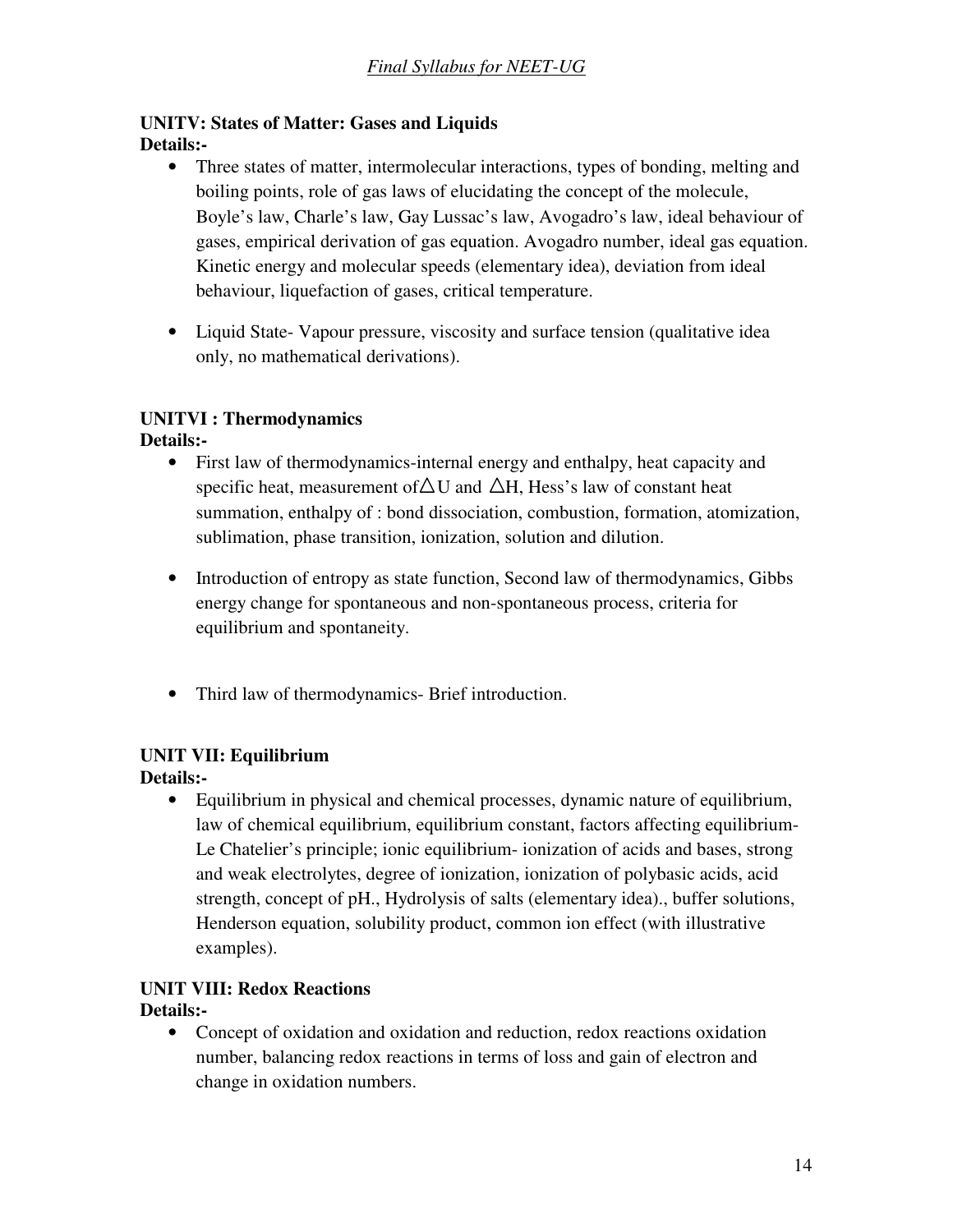# **UNIT IX: Hydrogen**

# **Details:-**

• Occurrence, isotopes, preparation, properties and uses of hydrogen; hydridesionic, covalent and interstitial; physical and chemical properties of water, heavy water; hydrogen peroxide-preparation, reactions, uses and structure;

### **UNIT X: s-Block Elements (Alkali and Alkaline earth metals) Details:-**

- *Group I and group 2 elements:*
- General introduction, electronic configuration, occurrence, anomalous properties of the first element of each group, diagonal relationship, trends in the variation of properties (such as ionization enthalpy, atomic and ionic radii), trends in chemical reactivity with oxygen, water, hydrogen and halogens; uses.
- Preparation and Properties of Some important Compounds:
- Sodium carbonate, sodium chloride, sodium hydroxide and sodium hydrogencarbonate, biological importance of sodium and potassium.
- Industrial use of lime and limestone, biological importance of Mg and Ca.

# **UNIT XI: Some p-Block Elements**

- General Introduction to p-Block Elements.
- *Group 13 elements:* General introduction, electronic configuration, occurrence, variation of properties, oxidation states, trends in chemical reactivity, anomalous properties of first element of the group; Boron, some important compounds: borax, boric acids, boron hydrides. Aluminium: uses, reactions with acids and alkalies.
- *General 14 elements:* General introduction, electronic configuration, occurrence, variation of properties, oxidation states, trends in chemical reactivity, anomalous behaviour of first element. Carbon, allotropic forms, physical and chemical properties: uses of some important compounds: oxides.
- Important compounds of silicon and a few uses: silicon tetrachloride, silicones, silicates and zeolites, their uses.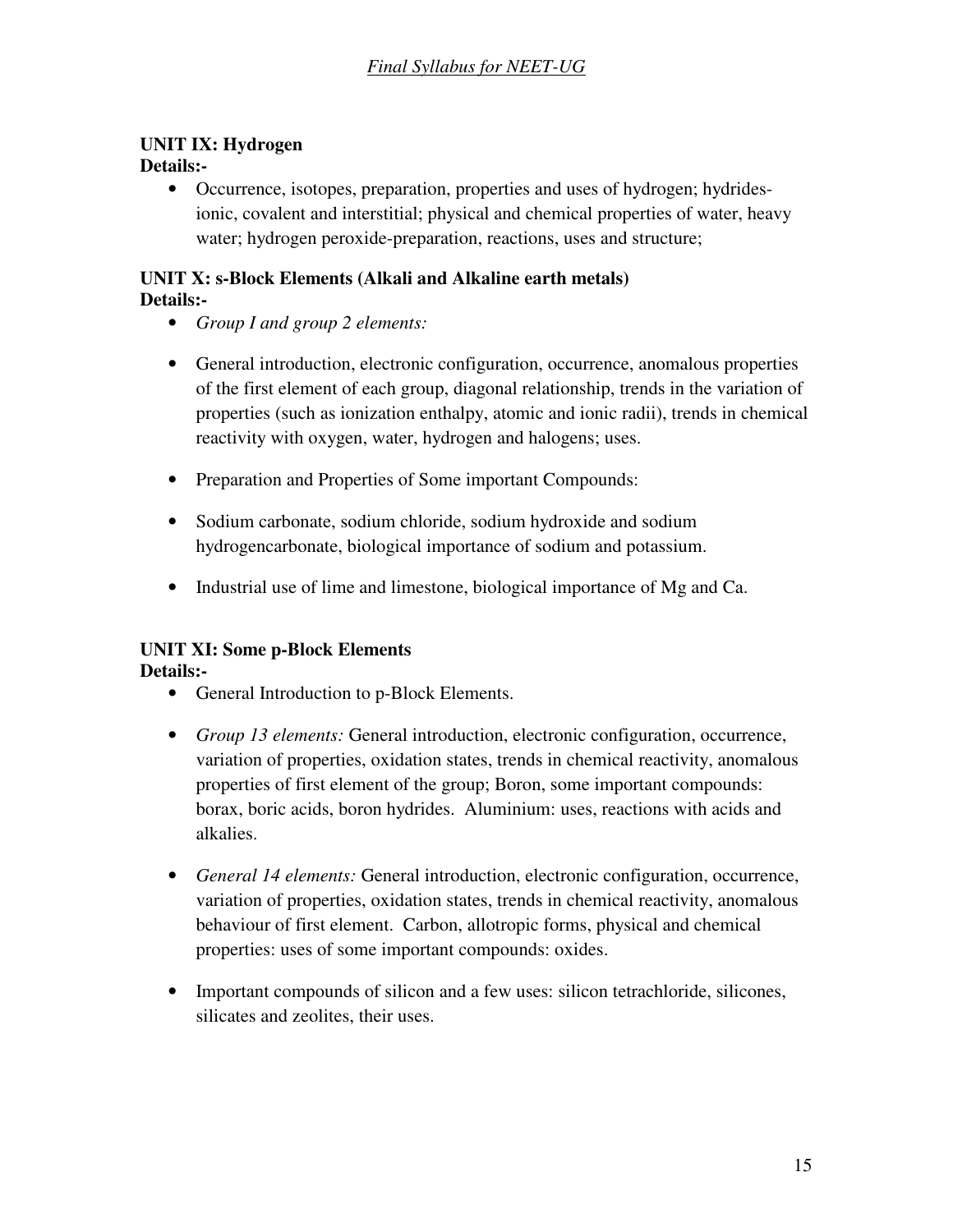## **UNIT XII: Organic Chemistry- Some Basic Principles and Techniques Details:-**

- General introduction, methods of purification qualitative and quantitative analysis, classification and IUPAC nomenclature of organic compounds.
- Electronic displacements in a covalent bond: inductive effect, electromeric effect, resonance and hyper conjugation.
- Homolytic and heterolytic fission of a covalent bond: free radials, carbocations, carbanions; electrophiles and nucleophiles, types of organic reactions.

# **UNIT XIII: Hydrocarbons**

#### **Details:-**

- *Alkanes* Nomenclature, isomerism, conformations (ethane only), physical properties, chemical reactions including free radical mechanism of halogenation, combustion and pyrolysis.
- *Alkanes-*Nomenclature, structure of double bond (ethene), geometrical isomerism, physical properties, methods of preparation: chemical reactions: addition of hydrogen, halogen, water, hydrogen halides (Markovnikov's addition and peroxide effect), ozonolysis, oxidation, mechanism of electrophilic addition.
- *Alkynes-*Nomenclature, structure of triple bond (ethyne), physical properties, methods of preparation, chemical reactions: acidic character of alkynes, addition reaction of- hydrogen, halogens, hydrogen halides and water.
- *Aromatic hydrocarbons-* Introduction, IUPAC nomenclature; Benzene; resonance, aromaticity; chemical properties: mechanism of electrophilic substitution-Nitration sulphonation, halogenation, Friedel Craft's alkylation and acylation; directive influence of functional group in mono-substituted benzene; carcinogenicity and toxicity.

#### **UNIT XIV: Environmental Chemistry Details:-**

• *Environmental pollution:* Air, water and soil pollution, chemical reactions in atmosphere, smogs, major atmospheric pollutants; acid rain ozone and its reactions, effects of depletion of ozone layer, greenhouse effect and global warming-pollution due to industrial wastes; green chemistry as an alternative tool for reducing pollution, strategy for control of environmental pollution.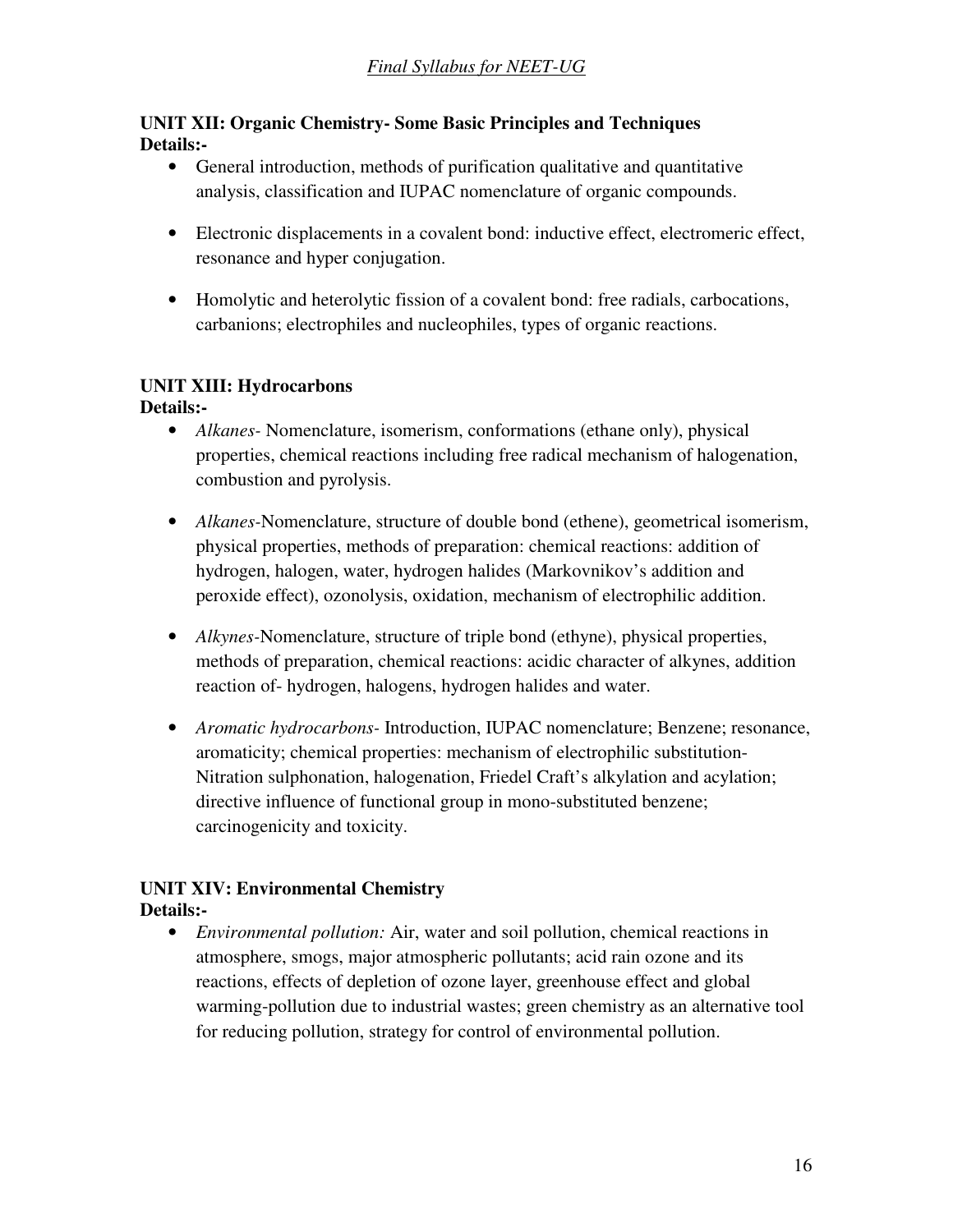## **CONTENTS OF CLASS XII SYLLABUS**

#### **UNIT I: Solid State Details:-**

• Classification of solids based on different binding forces; molecular, ionic covalent and metallic solids, amorphous and crystalline solids (elementary idea), unit cell in two dimensional and three dimensional lattices, calculation of density of unit cell, packing in solids, packing efficiency, voids, number of atoms per unit cell in a cubic unit cell, point defects, electrical and magnetic properties, Band theory of metals, conductors, semiconductors and insulators.

#### **UNIT II: Solutions Details:-**

- - Types of solutions, expression of concentration of solutions of solids in liquids, solubility of gases in liquids, solid solutions, colligative properties- relative lowering of vapour pressure, Raoult's law, elevation of boiling point, depression of freezing point, osmotic pressure, determination of molecular masses using colligative properties abnormal molecular mass. Van Hoff factor.

# **UNIT III: Electrochemistry**

**Details:-** 

• Redox reactions, conductance in electrolytic solutions, specific and molar conductivity variation of conductivity with concentration, kohlrausch's Law, electrolysis and Laws of electrolysis (elementary idea), dry cell- electrolytic cells and Galvanic cells; lead accumulator, EMF of a cell, standard electrode potential, Relation between Gibbs energy change and EMF of a cell, fuel cells; corrosion.

#### **UNIT IV: Chemical Kinetics Details:-**

• Rate of a reaction (average and instantaneous), factors affecting rates of reaction; concentration, temperature, catalyst; order and molecularity of a reaction; rate law and specific rate constant, integrated rate equations and half life (only for zero and first order reactions); concept of collision theory ( elementary idea, no mathematical treatment). Activation energy, Arrhenious equation.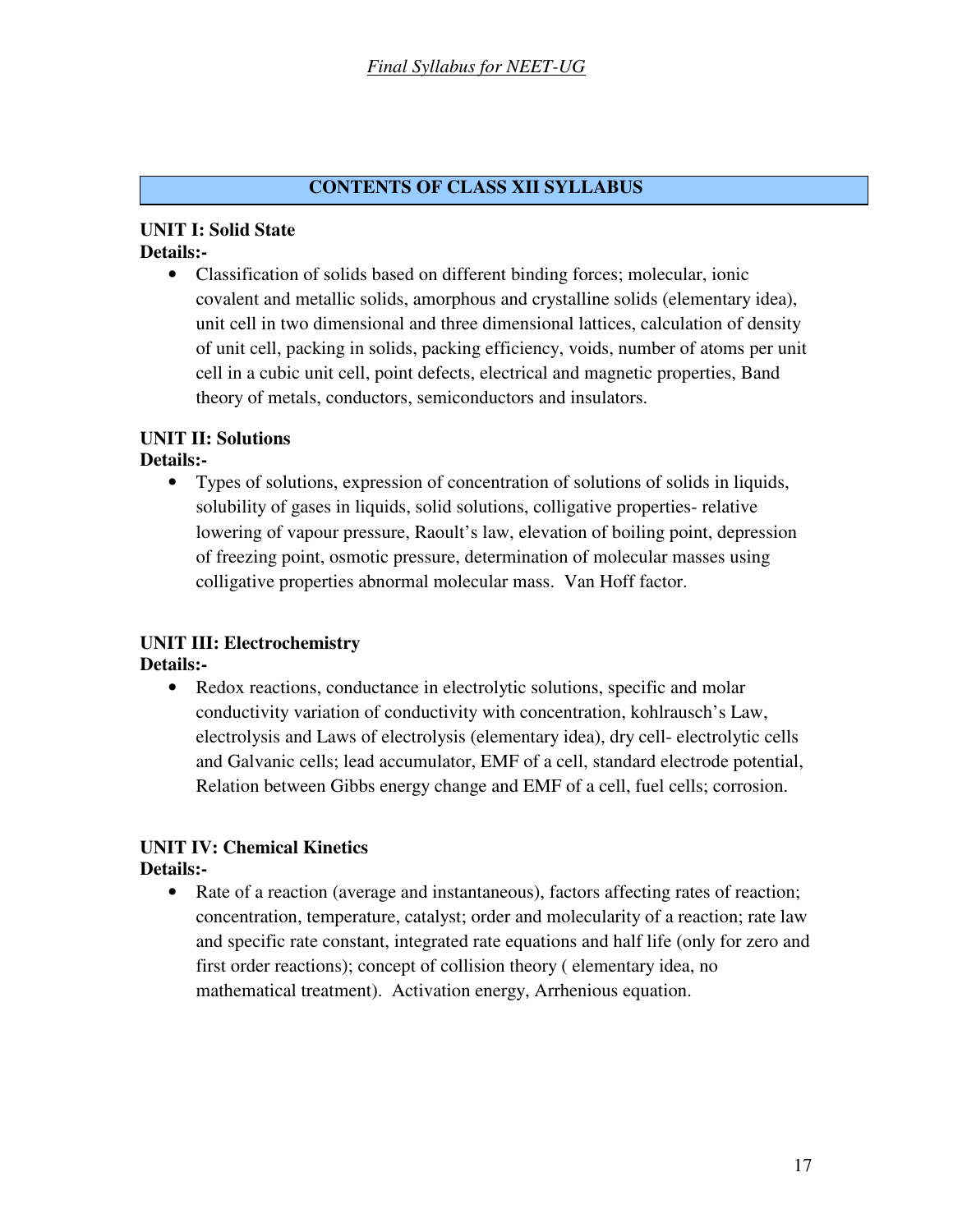#### **UNIT V: Surface Chemistry Details:-**

• *Adsorption-*physisorption and chemisorption; factors affecting adsorption of gases on solids, catalysis homogeneous and heterogeneous, activity and selectivity: enzyme catalysis; colloidal state: distinction between true solutions, colloids and suspensions; lyophillic, lyophobic multimolecular and macromolecular colloids; properties of colloids; Tyndall effect, Brownian movement, electrophoresis, coagulation; emulsions- types of emulsions.

## **UNIT VI: General Principles and Processes of Isolation of Elements Details:-**

• *Principles and methods of extraction-* concentration, oxidation, reduction electrolytic method and refining; occurrence and principles of extraction of aluminium, copper, zinc and iron.

# **UNIT VII:** *p-* **Block Elements**

- *Group 15 elements:* General introduction, electronic configuration, occurrence, oxidation states, trends in physical and chemical properties; preparation and properties of ammonia and nitric acid, oxides of nitrogen (structure only); Phosphorous- allotropic forms; compounds of phosphorous: preparation and properties of phosphine, halides  $(PCI<sub>3</sub>, PCI<sub>5</sub>)$  and oxoacids (elementary idea only).
- *Group 16 elements:* General introduction, electronic configuration, oxidation states, occurrence, trends in physical and chemical properties; dioxygen: preparation, properties and uses; classification of oxides; ozone. Sulphur – allotropic forms; compounds of sulphur: preparation, preparation, properties and uses of sulphur dioxide; sulphuric acid: industrial process of manufacture, properties and uses, oxoacids of sulphur (structures only).
- *Group 17 elements:* General introduction, electronic configuration, oxidation states, occurrence, trends in physical and chemical properties; compounds of halogens: preparation, properties and uses of chlorine and hydrochloric acid, interhalogen compounds oxoacids of halogens (structures only).
- *Group 18 elements:* General introduction, electronic configuration, occurrence, trends in physical and chemical properties, uses.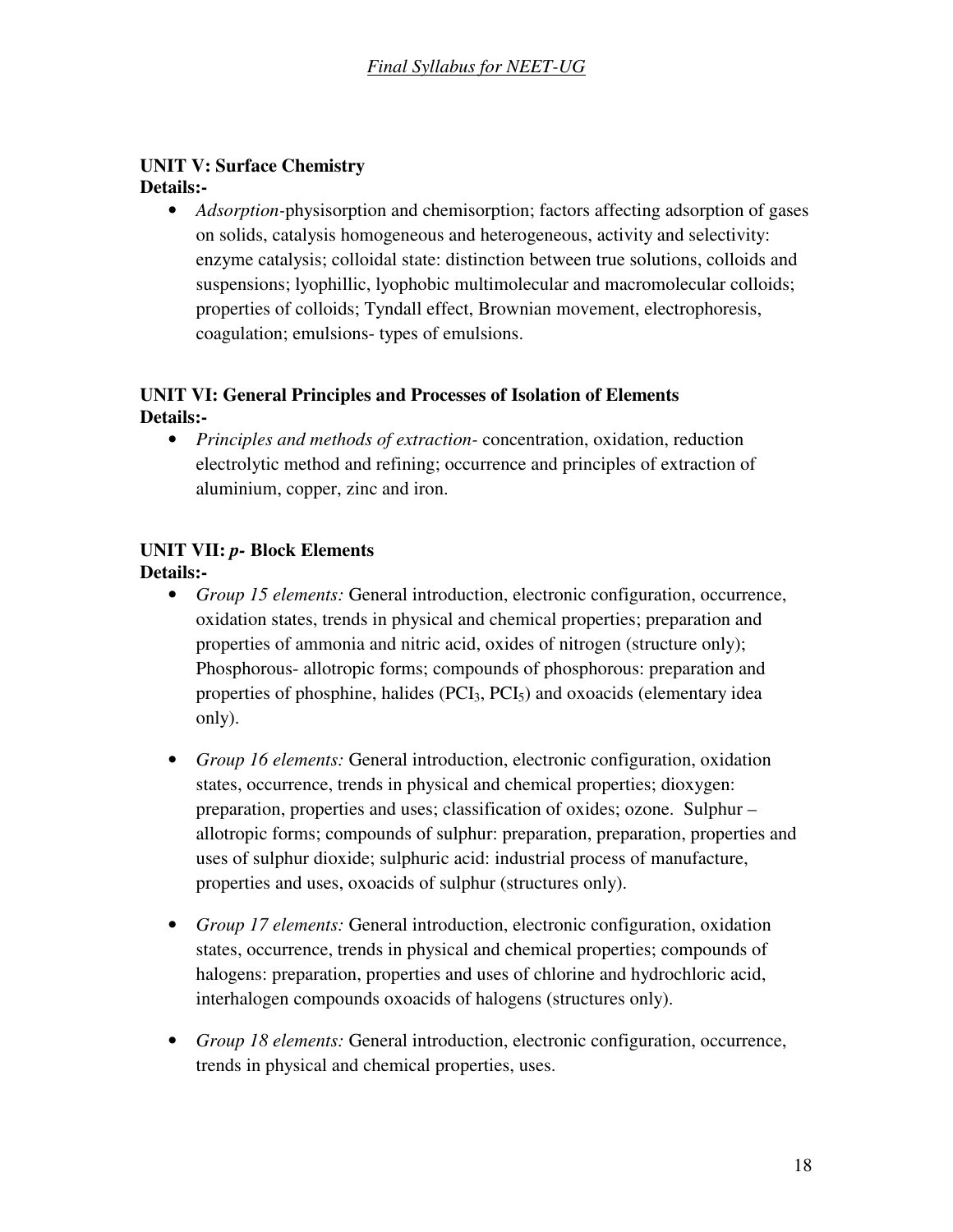#### **UNIT VIII:** *d* **and** *f* **Block Elements Details:-**

- General introduction, electronic configuration, characteristics of transition metals, general trends in properties of the first row transition metals- metallic character, ionization enthalpy, oxidation states, ionic radii, colour, catalytic property, magnetic properties, interstitial compounds, alloy formation. Preparation and properties of K2Cr2O7 and KMnO4.
- *Lanthanoids-* electronic configuration, oxidation states, chemical reactivity, and lanthanoid contraction and its consequences.
- *Actinoids:* Electronic configuration, oxidation states and comparison with lanthanoids.

# **UNIT IX: Coordination Compounds**

# **Details:-**

• *Coordination compounds:* Introduction, ligands, coordination number, colour, magnetic properties and shapes, IUPAC nomenclature of mononuclear coordination compounds, isomerism (structural and stereo) bonding, Werner's theory VBT,CFT; importance of coordination compounds (in qualitative analysis, biological systems).

#### **UNIT X: Haloalkanes and Haloarenes Details:-**

- *Haloalkanes:* Nomenclature, nature of C –X bond, physical and chemical properties, mechanism of substitution reactions. Optical rotation.
- *Haloarenes:* Nature of C-X bond, substitution reactions (directive influence of halogen for monosubstituted compounds only).
- Uses and environment effects of dichloromethane, trichloromethane, tetrachloromethane, iodoform, freons, DDT.

# **UNIT XI: Alcohols, Phenols and Ethers**

#### **Details:-**

• *Alcohols:* Nomenclature, methods of preparation, physical and chemical properties (of primary alcohols only); identification of primary, secondary and tertiary alcohols; mechanism of dehydration, uses with special reference to methanol and ethanol.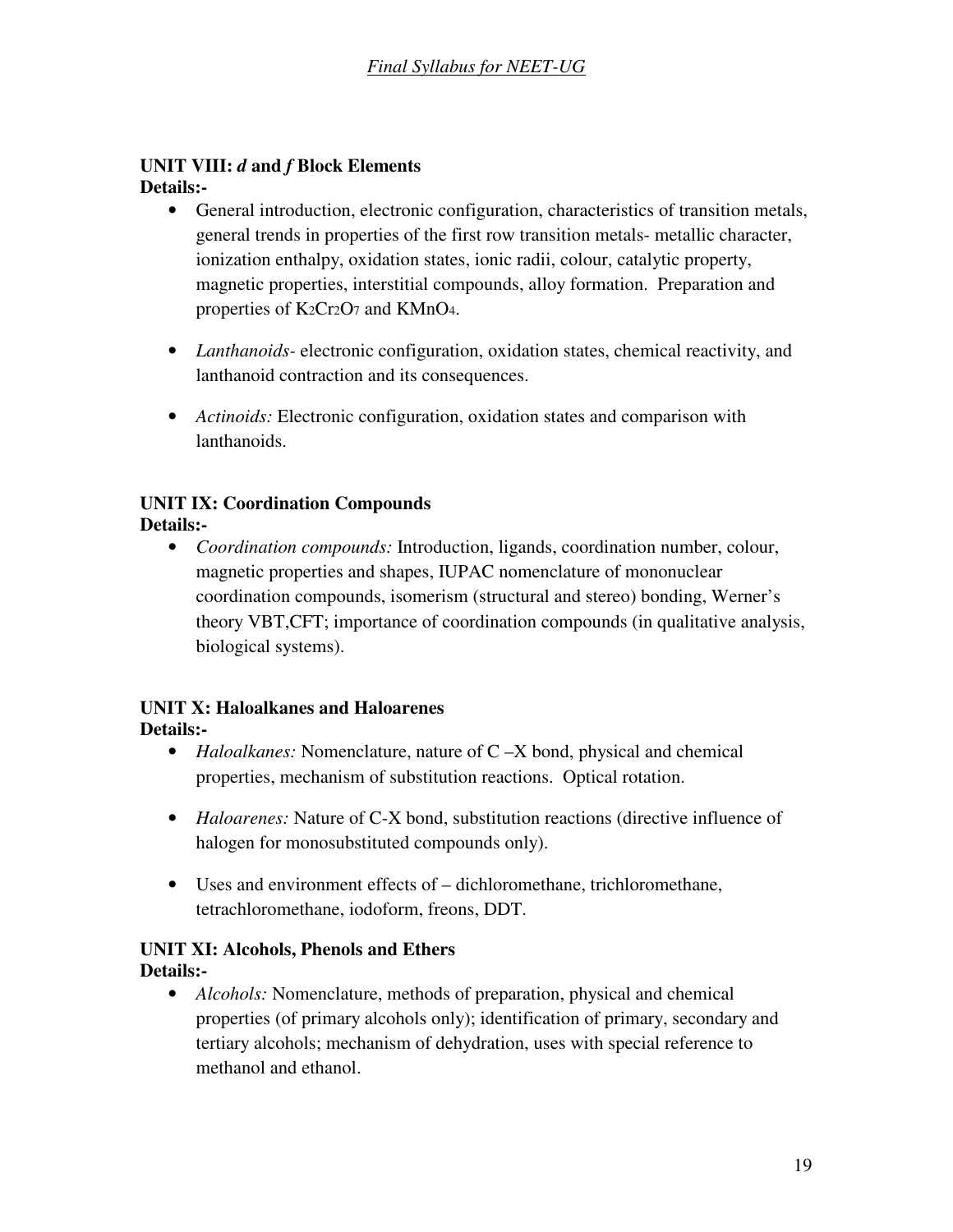- *Phenols:* Nomenclature, methods of preparation, physical and chemical properties, acidic nature of phenol, electrophillic substitution reactions, uses of phenols.
- *Ethers:* Nomenclature, methods of preparation, physical and chemical properties uses.

#### **UNIT XII: Aldehydes, Ketones and Carboxylic Acids Details:-**

- *Aldehydes and Ketones:* Nomenclature, nature of carbonyl group, methods of preparation, physical and chemical properties; and mechanism of nucleophilic addition, reactivity of alpha hydrogen in aldehydes; uses.
- *Carboxylic Acids:* Nomenclature, acidic nature, methods of preparation, physical and chemical properties; uses.

# **UNIT XIII: Organic Compounds Containing Nitrogen**

**Details:-** 

- *Amines:* Nomenclature, classification, structure, methods of preparation, physical and chemical properties, uses, identification of primary secondary and tertiary amines.
- *Cyanides and Isocyanides-* will be mentioned at relevant places.
- *Diazonium salts:* Preparation, chemical reactions and importance in synthetic organic chemistry.

# **UNIT XIV: Biomolecules**

- *Carbohydrates-* Classification (aldoses and ketoses), monosaccharide (glucose and fructose), D.L. configuration, oligosaccharides (sucrose, lactose, maltose), polysaccharides (starch, cellulose, glycogen): importance.
- *Proteins* Elementary idea of amino acids, peptide bond, polypeptides, proteins, primary structure, secondary structure, tertiary structure and quaternary structure (qualitative idea only), denaturation of proteins; enzymes.
- *Hormones-* **Elementary idea (excluding structure).**
- *Vitamins-* Classification and function.
- *Nucleic Acids:* DNA and RNA